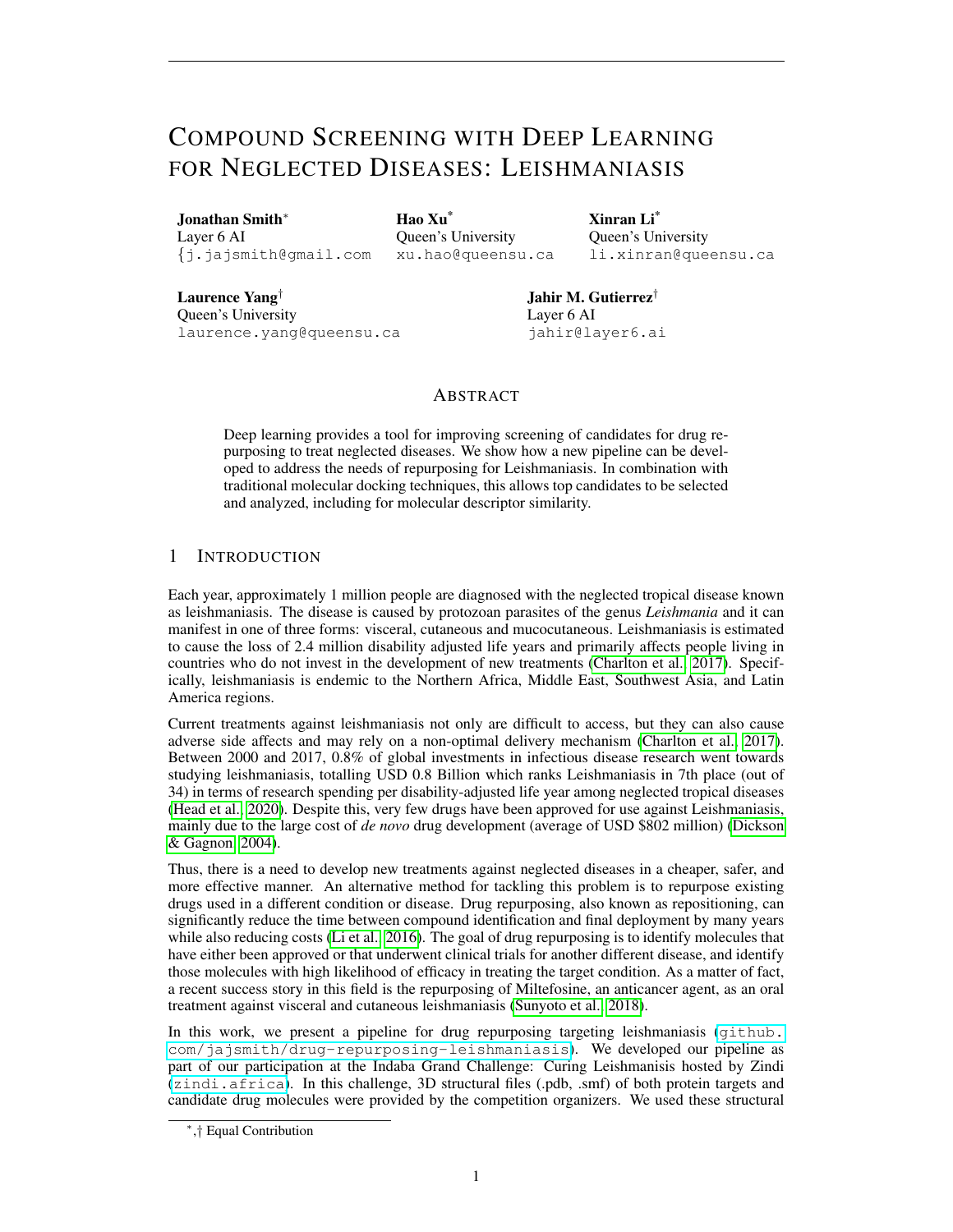files as well as publicly available protein-compound interaction datasets to train multiple machine learning models that rank protein-compound pairs according to their likelihood of interacting. We used the trained models to predict new protein-compound pairs that would be effective at inhibiting target *Leishmania* proteins. Pairs with high predicted binding affinity were then passed through a molecular docking simulation to further assess binding potential and rank them by their predicted affinity. The top three candidates identified by each team were evaluated separately by the competition organizers and the best result was considered as the final scored submission.

Among the top drugs identified by our pipeline, we found Lacosamide  $(qo.drugbank.com/$ [drugs/DB06218](go.drugbank.com/drugs/DB06218)) as a potential drug repurposing candidate. Lacosamide is an approved drug for treating partial onset seizures. This drug received a simulated PyRosetta [\(Chaudhury et al., 2010\)](#page-6-2) docking score of -31.751 against the *Leishmania* enzyme sterol 14-alpha demethylase, an essential component for membrane biogenesis. Thus, there are many promising avenues for experimental validation for this and other protein-drug pairs scored by our pipeline that may contribute to finding novel therapies against leishmaniasis.

## 2 METHODS

Drug discovery is a long and involved process with many stages prior to clinical evaluation. Initial research typically focuses on identifying target pathways where the inhibition or activation of a protein will affect the disease before a drug-like molecule or therapeutic can be found through a combination of compound screening, secondary assays and *in vivo* analysis [\(Hughes et al., 2011\)](#page-7-3). A candidate can then be evaluated for additional constraints like toxicity and preclinical safety, as well as delivery mechanism and cost.

In our work we primarily focus on compound screening. Many protein targets from different *Leishmania* species have been validated already, and we used a set of proteins provided by the challenge organizers as well as public databases of protein-compound interactions were used as training data for binding prediction models. This approach is similar to that described in [Dassi et al.](#page-6-3) [\(2021\)](#page-6-3) but with a larger set of models analyzed and comparisons between different splits of the provided data based on organism. Below we describe the data used in our work and the models and comparison methods for evaluating binding affinity prediction.

## 2.1 DATA

#### 2.1.1 INDABA GRAND CHALLENGE COMPETITION DATA

The challenge provided three sets of protein targets, a set of all potential targets, a set of preferred targets, and a set of targets found only in *Leishmania major*. There were a total of 103,207 targets provided in FASTA format in the *all targets* set, 8,499 in the *Leishmania major* set and 34,594 in the *preferred* set.

## 2.1.2 DATA FOR TRAINING DEEP LEARNING MODELS

We experimented with two kinds of models: a multi-objective neural network binding affinity prediction model (MONN) [\(Li et al., 2020\)](#page-7-4) and the DeepPurpose [\(Huang et al., 2020\)](#page-7-5) framework. MONN was trained with data from the PDBBind v2018 database [\(Wang et al., 2005\)](#page-7-6), while Deep-Purpose was trained with BindingDB [\(Gilson et al., 2016\)](#page-7-7).

PDBBind is a collection of 21,382 biomolecular complexes including 17,679 protein-ligand complexes which were used for training MONN.

BindingDB is a database of measured binding affinities. As of July 31, 2021 BindingDB contains 41,300 entries containing 2,303,972 binding data for 8,561 protein targets and 995,797 small molecules.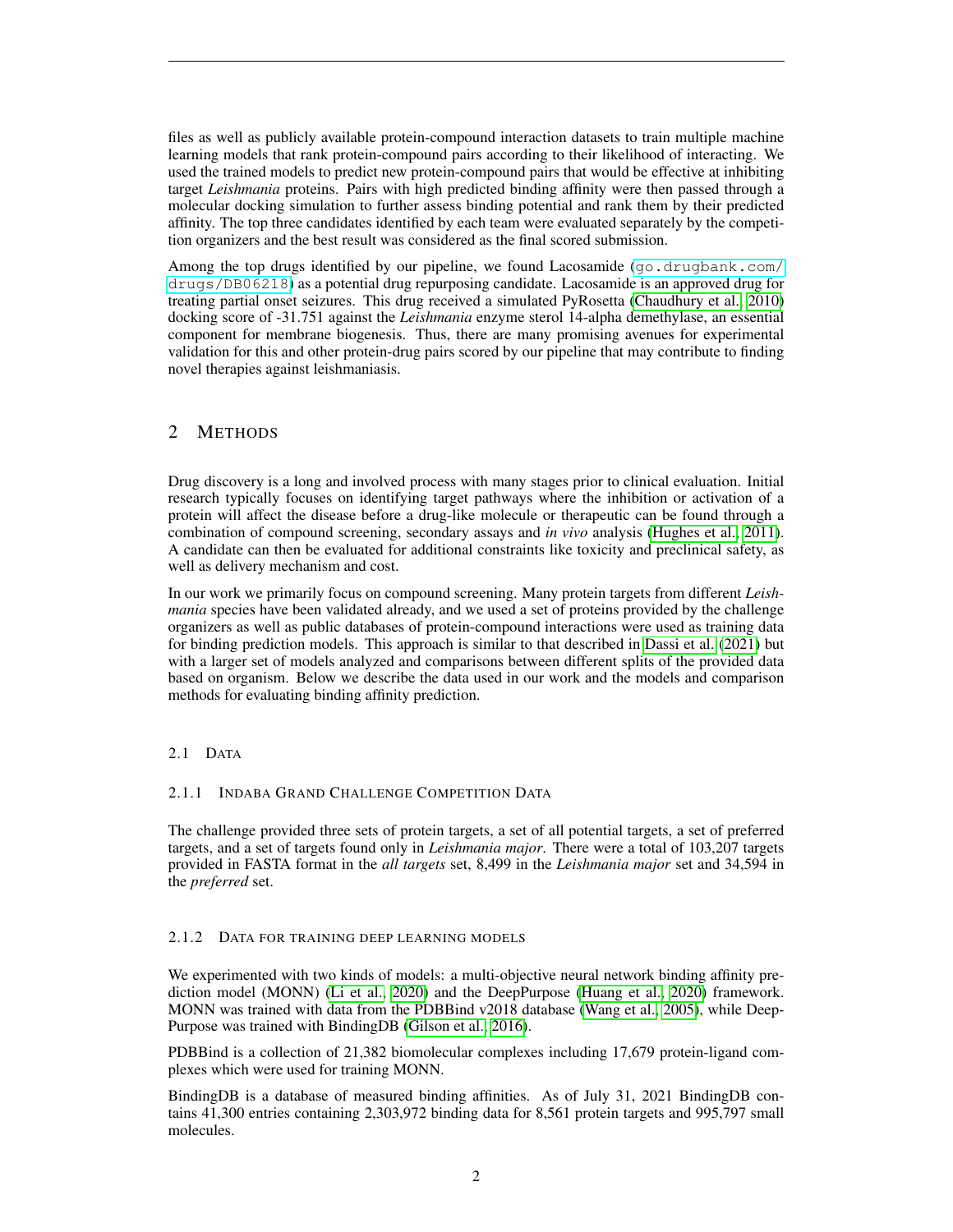#### 2.2 EVALUATION METRICS

#### 2.2.1 INDABA SCORE

The original competition evaluation of a protein-ligand pair's binding affinity uses PyRosetta [\(Chaudhury et al., 2010\)](#page-6-2) to conduct a simulated docking and record the free energy score, which is then used to rank submissions. It is important to note that the exact scoring function used by the challenge organizers to score submissions was not made available to participants upon request until after the competition was over.

#### 2.2.2 BINDING METRICS  $(K_d, K_i, IC_{50})$

 $K_d$ , the dissociation constant, is an equilibrium constant that describes the tendency of a complex to break down into smaller pieces. For a general reversible reaction:

$$
A_x B_y \iff xA + yB. \tag{1}
$$

The dissociation constant is defined as:

$$
K_d = \frac{[A]^x [B]^y}{[A_x B_y]},\tag{2}
$$

Where [A], [B] and  $[A_x B_y]$  are the equilibrium concentrations of A, B, and  $A_x B_y$ . Therefore, a lower  $K_d$  indicates better binding affinity.  $K_i$ , the inhibitor constant, is a measure of how effective an inhibitor is.  $IC_{50}$ , the half-maximal inhibitory concentration, is an indication of the amount of a substance in inhibiting a specific biological function by half. These two constants can be interconverted for competitive agonists and antagonists using the Cheng-Prusoff equation (Cheng  $\&$ [William, 1973\)](#page-6-4):

$$
K_i = \frac{IC_{50}}{1 + \frac{[S]}{K_m}},\tag{3}
$$

where  $K_i$  is the inhibitor binding affinity,  $IC_{50}$  is the functional strength of the inhibitor, [S] is fixed substrate concentration, and  $K_m$  is the Michaelis-Menten constant. These three parameters,  $K_d$ ,  $K_i$ , and  $IC_{50}$  were chosen as they are provided as affinity measurements in the BindingDB database [\(Gilson et al., 2016\)](#page-7-7).

#### 2.3 MOLECULAR DOCKING AND VIRTUAL SCREENING

We used AutoDock Vina [\(Trott & Olson, 2010\)](#page-7-8) version 1.1.2 to dock protein-drug pairs. To automate screening across thousands of candidate pairs, we wrote a pipeline in Python that loads, preprocesses, and prepares protein/drug structural files in PDB format for docking. Briefly, we first use Open Babel (version 2.4) to preprocess PDB files to adjust charges, add hydrogens, and remove water molecules. Then, we use BioPython [\(Cock et al., 2009\)](#page-6-5) to identify the search box in the protein 3D structure to run docking over. By default, we set the search box volume to the minimum cube that includes the entirety of the protein atoms. Finally, we use AutoDock Vina to dock each protein-drug pair and convert the top predicted pose to a single structural file in PDB format.

#### 2.4 DEEPPURPOSE

DeepPurpose [\(Huang et al., 2020\)](#page-7-5) is a deep learning toolkit for molecular modelling and prediction. We used DeepPurpose to predict the interactions between drug candidates and *Leishmania* protein targets. DeepPurpose uses BindingDB as one of its training datasets in order to train five models with various drug-protein encoder pairs. Each of these models can be applied to a highly customizable classifier for predicting the binding affinity as one of three binding metrics. Among the five pre-trained DeepPurpose models, there are four drug encoders included in the framework: Convolutional Neural Network (CNN) [\(Krizhevsky et al., 2012\)](#page-7-9), Multi-Layer Perceptrons (MLP) on Morgan [\(Rogers & Hahn, 2010\)](#page-7-10), Daylight Fingerprint <sup>[1](#page-2-0)</sup> and Message Passing Neural Network (MPNN) [\(Gilmer et al., 2017\)](#page-7-11); as well as two protein encoders: CNN and MLP on Amino Acid Composition (AAC) [\(Gromiha, 2010\)](#page-7-12) used to train through the BindingDB dataset.

<span id="page-2-0"></span><sup>1</sup>Daylight Theory Fingerprints: [https://www.daylight.com/dayhtml/doc/theory/]( https://www.daylight.com/dayhtml/doc/theory/theory.finger.html) [theory.finger.html]( https://www.daylight.com/dayhtml/doc/theory/theory.finger.html)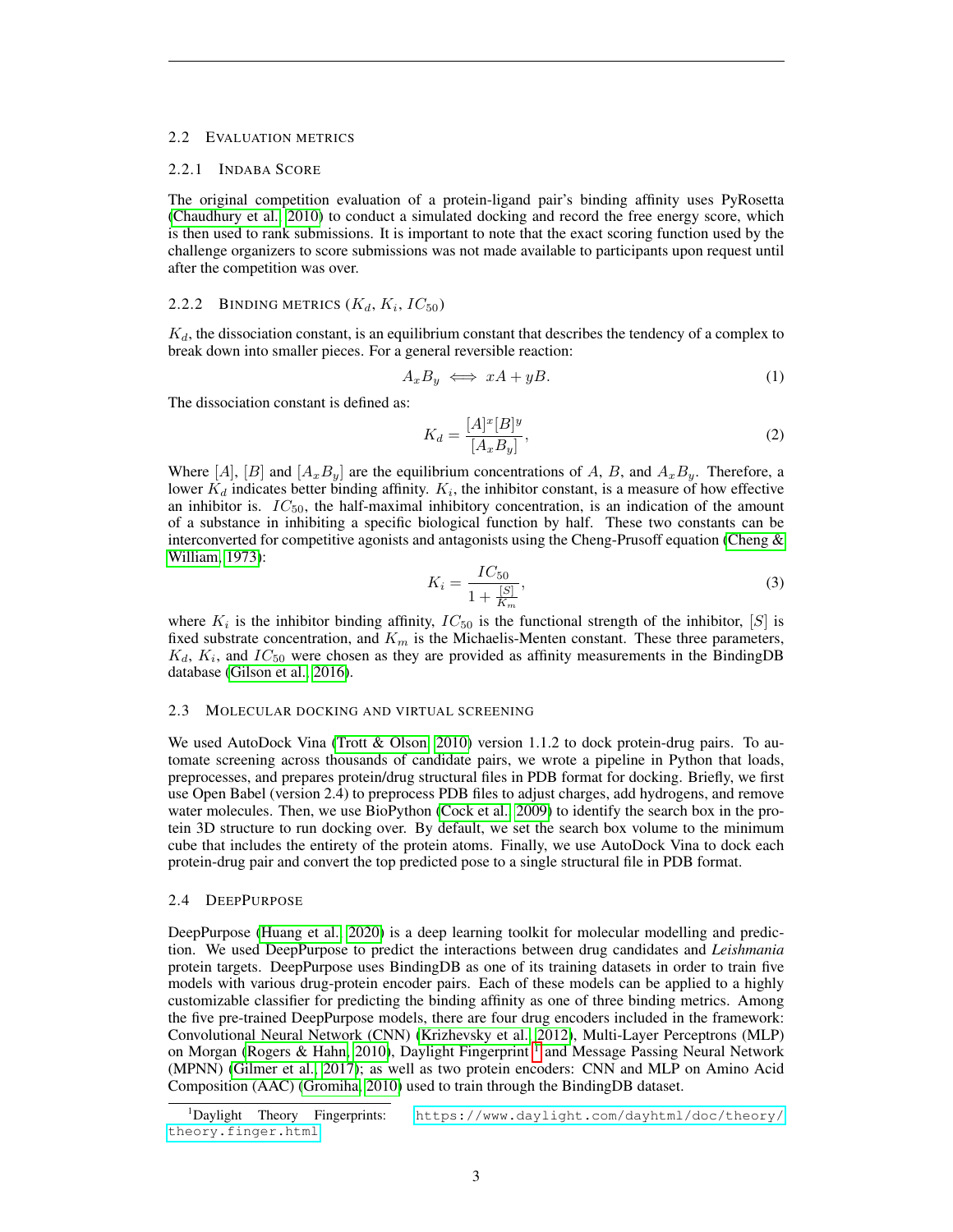<span id="page-3-0"></span>Table 1: Pearson Correlations between methods on the top 597 pairs.

| <b>Pearson Correlation</b> | Vina | <b>DeepPurpose</b> | <b>Indaba Score</b> | <b>MONN</b>              |
|----------------------------|------|--------------------|---------------------|--------------------------|
| Vina                       | -    | 0.3412             | 0.1936              | 0.3999                   |
| DeepPurpose                | -    |                    | 0.5512              | $\overline{\phantom{0}}$ |
| Indaba Score               | -    |                    |                     | 0.3684                   |
| <b>MONN</b>                | -    |                    |                     |                          |

- 1. CNN encodes SMILES and amino acids with an embedding layer. The CNN convolutions are then applied, which is followed by a global max-pooling layer.
- 2. Daylight transforms the SMILES to path-based fingerprints, which is a 2,048-length bits vector containing followed by a multi-layer perceptron.
- 3. Morgan fingerprint is similar to Daylight fingerprint but with a 1,024-length and containing circular radius-2 substructures.
- 4. MPNN takes chemical descriptors as inputs and generates a molecular graph-level embedding vector.
- 5. AAC is an 8,420-length vector characterizing amino acid k-mers, the k-length  $(k<3)$  amino acid subsequences . It also contains the percentage of individual amino acids towards the entire sequence string.

## 2.5 MONN

MONN is a deep learning method for predicting binding affinity between proteins and ligands [\(Li](#page-7-4) [et al., 2020\)](#page-7-4). It makes further use known 3D binding structures to predict the pairwise non-covalent interactions for a given pair using a CNN encoder for the protein and an MPNN encoder for the molecule.. This provides additional ways to explain predictions using the predicted interactions and the attention layers in the model. The different method also allows us another point of comparison with the final molecular docking simulations. We trained two different models, one for predicting binding affinity on new compounds only, and one for predicting binding affinity on new compounds and new proteins, following the methods described by the original authors. The evaluation performance of these models can be seen in Table [4.](#page-5-0)

Although this approach might seem to leverage more data, since it is making use of the full 3D structure of the protein, it does limit the amount of data that can be used compared with Deep-Purpose. The limited data on protein structures for organisms like Leishmania could explain why this approach ends up with lower correlation on the top predicted compound-ligand pairs as seen in Table [1](#page-3-0) where the Pearson Correlation of MONN with the Indaba Score 0.1828 less than that of DeepPurpose.

#### 2.6 CLUSTERING OF MOLECULES BY APPLYING PCA OF THEIR MOLECULAR DESCRIPTORS

We use the 'mordred' [\(Moriwaki et al., 2018\)](#page-7-13) and RDKit [\(Landrum, 2019\)](#page-7-14) to generate real-value vector representation for each molecule by 1,613 descriptors. After removing the descriptors whose returns contain any errors and missing values and standardized the vectors, we obtained the molecule feature vector associated with 1,080 descriptors.

The distance matrix among drug candidates is computed based on these features. For each protein, the drugs which are close to the top drugs (i.e. the drugs that have the highest binding affinity with this protein) are selected for further investigation. Then, we use principal component analysis (PCA) to reduce the feature dimension to 3 and visualize molecules to investigate clusters. We further compute the correlation matrix between the Indaba scores and these descriptors.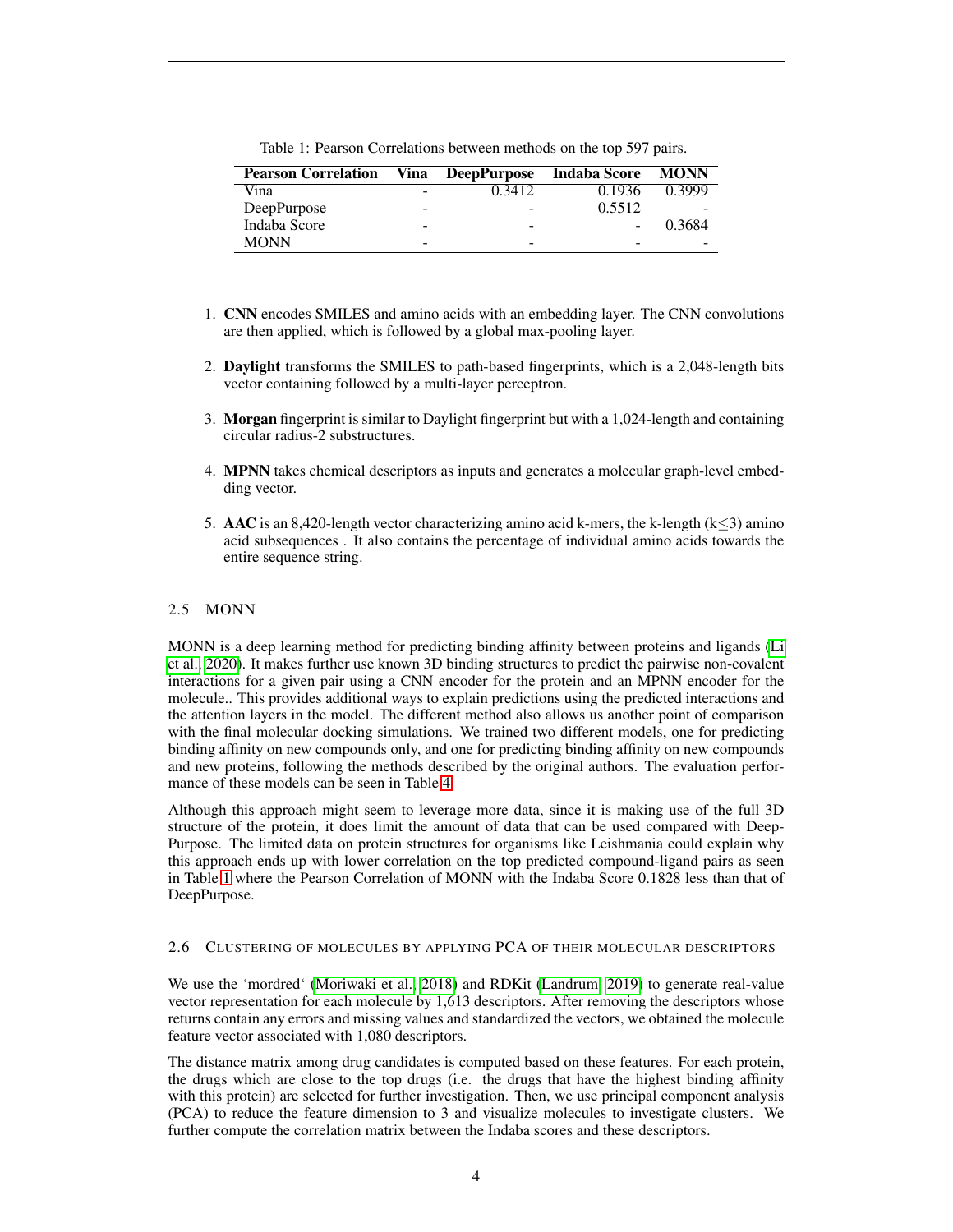

<span id="page-4-0"></span>Figure 1: Chemical structure of Lacosamide

Table 2: Top 5 drug candidates for the sterol 14-alpha demethylase protein from the DrugBank database along with the number of Completed or Recruiting clinical trials.

<span id="page-4-1"></span>

| <b>Generic Name</b> | ID      | <b>Indaba Score</b> | <b>DrugBank Group</b> | <b>Clinical Trials</b> |
|---------------------|---------|---------------------|-----------------------|------------------------|
| Lacosamide          | DB06218 | $-31.751$           | Approved              | 58                     |
| Sarizotan           | DB06454 | $-31.942$           | Investigational       |                        |
| 7-Deazaguanine      | DB02245 | $-32.638$           | Experimental          |                        |
| Roxadustat          | DB04847 | $-33.086$           | Investigational       | 43                     |
| Hydracarbazine      | DB09243 | $-34.847$           | Experimental          |                        |

## 3 RESULTS

#### 3.1 TOP PREDICTED TARGET-DRUG PAIRS

The highest score we received during the Zindi-Indaba competition was ranked 2nd place in the final round of the challenge evaluation. This pair comprised the PubChem substance with identifier SID 56341311, and the *Leishmania infantum*'s protein Sterol 14-alpha demethylase (PDB 3L4D). According to PubChem and ChEMBL, SID 56341311 is a legacy, undefined compound deposited by Thomson Pharma with molecular weight of about 681 Da. This compound does not have any registered clinical trials as of August 31, 2021. This compound, also registered as PF-02575799, was developed by modifying dirlotapide, an FDA-approved drug to treat canine obesity by inhibiting microsomal triglyceride transfer protein. PF-02575799 was developed with improved gut selectivity and had advanced to human phase 1 trials [\(Robinson et al., 2011\)](#page-7-15).

Among our other top scored candidates, Lacosamide stands out because it is a drug that has already received approval as an oral treatment for partial onset seizures in adults. It has a strong predicted binding score with the sterol 14-alpha demethylase enzyme based on the Indaba Score. Lacosamide is also identified as PubChem substance SID 175427063 and it has favourable predicted ADMET features such as being a non-inhibitor of important human enzyme proteins and low acute toxicity in rats (2.1629 LD50, mol/kg). See it's structure in Figure [1.](#page-4-0)

Four of the top five DrugBank chemicals are still under investigation or are experimental, and only one other one has had a large number of clinical trials. Drugs with relatively little existing literature will not profer the same speed ups or cost reduction in the development process that drug repurposing is hoping to achieve. Roxadustat (SID 347827699) has completed phase I single-dose and is underingoing phase II US studies as a treatment for Anemia. Predicted ADMET characteristics are not currently available.

As for the target, the sterol 14-alpha demethylase is an enzyme that catalyzes the removal of the 14-alpha-methyl group from sterol precursors. Given that this reaction is essential for membrane biogenesis, this protein has been studied as a potential target for antileishmanial chemotherapy. We also present the top 5 drug candidates for this target in Table [2.](#page-4-1)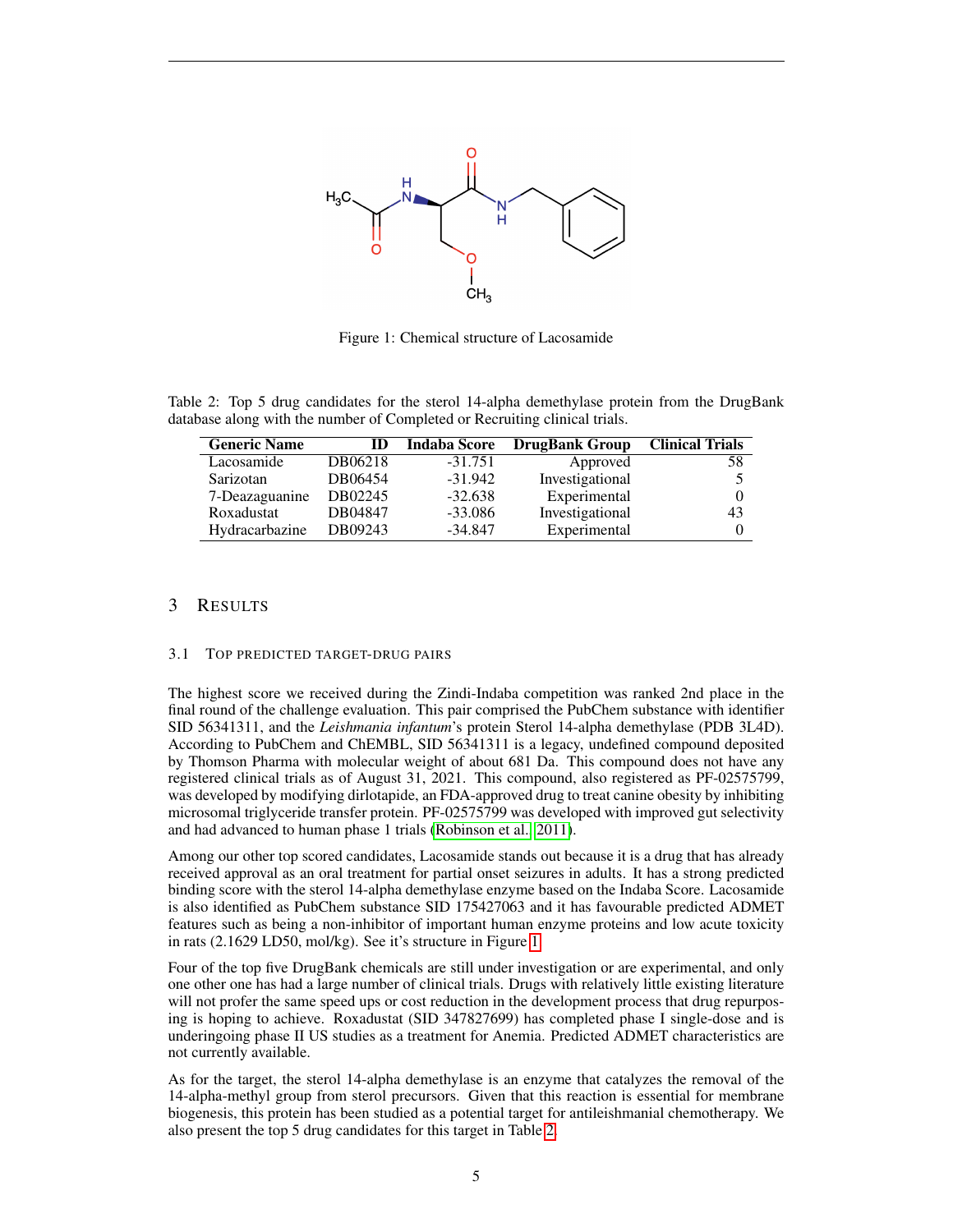| <b>Molecule Encoder</b><br><b>Protein Encoder</b> | CNN<br>CNN | Daylight<br>AAC | Morgan<br>AAC | Morgan<br><b>CNN</b> | <b>MPNN</b><br><b>CNN</b> | Sample size |
|---------------------------------------------------|------------|-----------------|---------------|----------------------|---------------------------|-------------|
| Leish $(Kd)$                                      | 0.6713     | 0.7342          | 0.5244        | 0.4056               | $-0.0349$                 | 12          |
| Non-Leish (Kd)                                    | 0.6502     | 0.7077          | 0.6244        | 0.6459               | 0.0950                    | 1200        |
| Leish $(IC50)$                                    | 0.3739     | 0.4593          | 0.0948        | 0.1481               | 0.0895                    | 156         |
| Human $(IC50)$                                    | 0.1617     | 0.4218          | 0.2351        | $-0.1707$            | 0.3179                    | 438         |
| Leish $(Ki)$                                      | 0.3004     | 0.1688          | 0.2697        | 0.3686               | 0.0455                    | 99          |
| Human (Ki)                                        | $-0.0613$  | $-0.0007$       | 0.0409        | 0.2007               | $-0.0234$                 | 404         |
| Rand. Non-Leish (Ki)                              | 0.0765     | 0.1584          | 0.1581        | 0.1819               | 0.0488                    | 100         |

<span id="page-5-1"></span>Table 3: Spearman correlation of predicted binding affinity with label.

<span id="page-5-0"></span>Table 4: Performance of MONN models with different cross-validation techniques.

| Model                        | <b>RMSE</b> | Pearson |        | Spearman Avg Pairwise AUC |
|------------------------------|-------------|---------|--------|---------------------------|
| New Compounds                | 1.489       | 0.6893  | 0.6918 | 0.9339                    |
| New Compounds + New Proteins | 1.7512      | 0.5220  | 0.5313 | 0.8149                    |

#### 3.2 PRE-TRAINED DEEPPURPOSE MODEL SELECTION

As the proteins in the training data are human proteins, we hypothesize that understanding the performance of DeepPurpose across different organisms is crucial to understanding the model's general applicability. Using protein-chemical pairs from BindingDB which have actual  $K_d/K_i/IC_{50}$  values, the pre-trained model performance was evaluated by these values. This was done by (1) electing some BindingDB data in a specific category, (2) running DeepPurpose pre-trained models to generate an affinity rank, and (3) calculating the Spearman correlation between the produced rank and the actual rank. Based on the results as shown in Table [3,](#page-5-1) Daylight-AAC achieved the highest correlation over different species. For *Leishmania* with a  $K_d$  value, the Spearman correlation reached 0.7342, which was the highest among all trials.

#### 3.3 MODEL COMPARISON

We compared the model predictions against the Indaba Scores for the top 597 submitted proteincompound pairs. The results are shown in Table [1.](#page-3-0) The MONN model is found to have the highest correlations with Autodock Vina binding scores, while the DeepPurpose Daylight-AAC model has the highest correlations with the Indaba Scores (PyRosetta docking).

#### 3.4 CLUSTERING OF MOLECULAR DESCRIPTORS

We hypothesised that the drugs which best inhibit a given protein target may share similar properties. Molecule clustering based on molecular descriptors is used to select promising subgroups among massive drug candidates. We first investigated the submitted drugs for the Leishmania major pteridine reductase 1 (PDB 6RXC) and found clear clusters for top drugs (7/34) in the three-dimensional plot as seen in Figure [A.1](#page-4-0)<sup>[2](#page-5-2)</sup>. Then we computed the distance matrix between the drug candidates in in-trial and drug central database and the top drugs which have an Indaba score smaller than −25. The drugs 'ZINC000012503187' (Conivaptan) and 'ZINC000100013130' (Midostaurin) are very close, and they are both top drugs for *Leishmania donovani* lanosterol 14-alpha-demethylase (UniProtKB E9BAU8) as seen in Figure [A.2](#page-9-0)<sup>[3](#page-5-3)</sup>.

We further explored the molecular properties which may affect the binding affinity between molecules and a given protein. According to the correlation matrix between Indaba score and 1080

<span id="page-5-2"></span> $^{2}$ [https://drive.google.com/file/d/1em6dU6bjfl8Qk3ekpKCGw6bFpeYn2Th\\_](https://drive.google.com/file/d/1em6dU6bjfl8Qk3ekpKCGw6bFpeYn2Th_/view?usp=sharing) [/view?usp=sharing](https://drive.google.com/file/d/1em6dU6bjfl8Qk3ekpKCGw6bFpeYn2Th_/view?usp=sharing)

<span id="page-5-3"></span><sup>3</sup>[https://drive.google.com/file/d/1GD2FqAIjibyTlyW9tDLkGs2cObidqe4a/](https://drive.google.com/file/d/1GD2FqAIjibyTlyW9tDLkGs2cObidqe4a/view?usp=sharing) [view?usp=sharing](https://drive.google.com/file/d/1GD2FqAIjibyTlyW9tDLkGs2cObidqe4a/view?usp=sharing)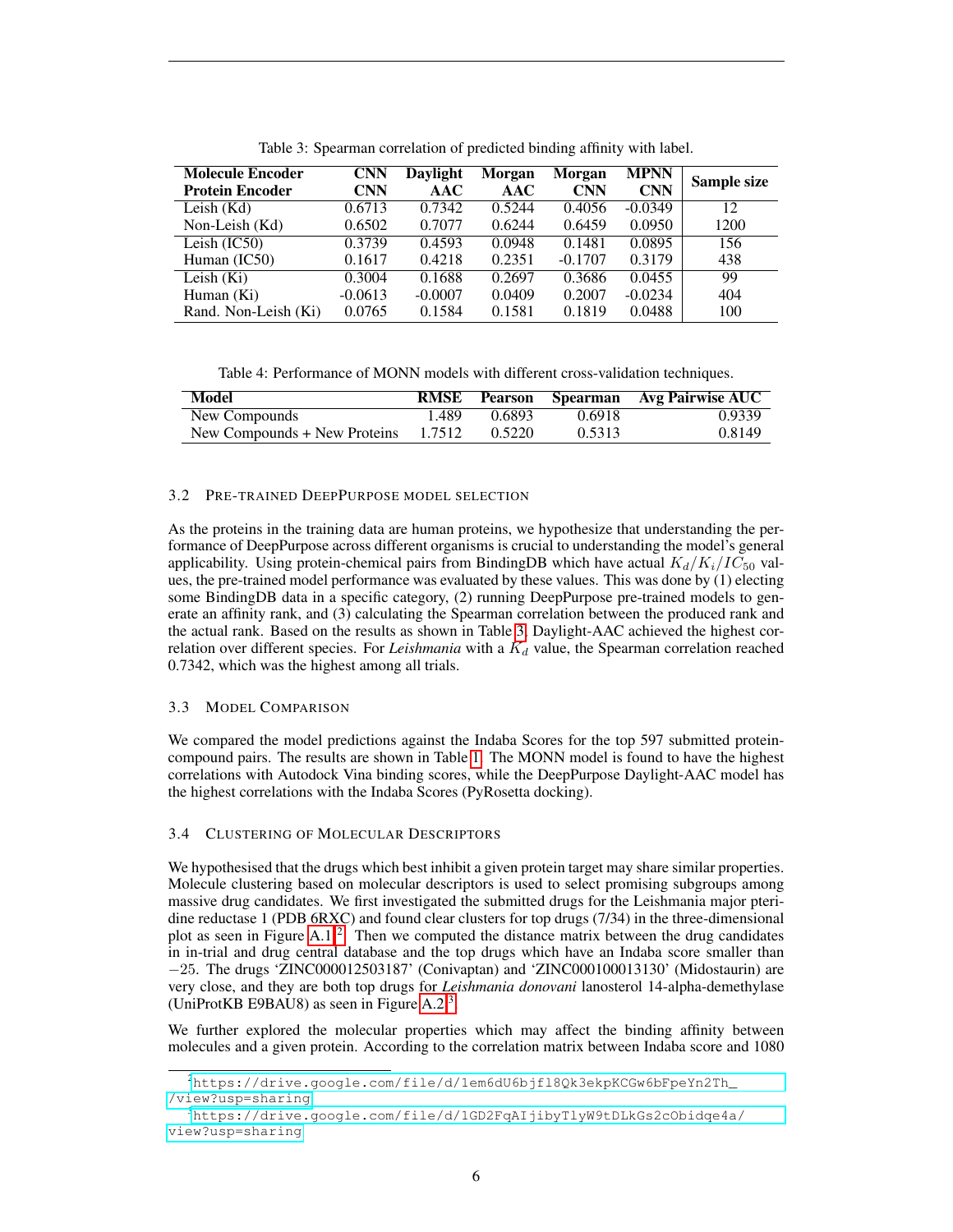molecular descriptors<sup>[4](#page-6-6)</sup>, the 'VSA\_Estate6' and 'Estate\_VSA7' descriptors show the highest correlation with the Indaba score with the correlation of -0.31 and -0.29 respectively. They are all Hybrid EState-VSA descriptors. We also present the top 10 descriptors in Table [A.1.](#page-3-0)

## 4 CONCLUSIONS

In summary, we identified several drug candidates for treatment of Leishmaniasis by applying deep learning to the task of compound screening for drug repurposing. We compared multiple models and final scoring evaluations as part of the Indaba Grand Challenge: Curing Leishmaniasis. Finally we compare our top-scoring candidates through a clustering analysis of their molecular properties. Further research can be done in the form of *in vivo* analysis to determine the efficacy of this candidate and any other toxicity, safety, and delivery constraints.

This work has indicated that there is still room for exploration in drug repurposing techniques to address neglected diseases. Future work can expand the approach presented here to other neglected diseases. It is our hope that deep learning models can contribute to the global fight against infectious diseases.

#### AUTHOR CONTRIBUTIONS

All authors worked on the competition submissions and wrote this manuscript. HX, XL, LY developed the DeepPurpose model selection and candidates as well as running the molecular descriptor clustering analysis. JS tuned the MONN model and conducted analysis of molecular docking and model scoring comparisons. JG wrote the docking pipeline.

#### ACKNOWLEDGMENTS

This work was supported by Queen's University and the Natural Sciences and Engineering Research Council of Canada (NSERC) [RGPIN-2020-06325].

#### **REFERENCES**

- <span id="page-6-0"></span>Rebecca L. Charlton, Bartira Rossi-Bergmann, Paul W. Denny, and Patrick G. Steel. Repurposing as a strategy for the discovery of new anti-leishmanials: the-state-of-the-art. *Parasitology*, 145,2: 219–236, August 2017. doi: 10.1017/S0031182017000993. URL [https://www.ncbi.nlm.](https://www.ncbi.nlm.nih.gov/pmc/articles/PMC5964475/) [nih.gov/pmc/articles/PMC5964475/](https://www.ncbi.nlm.nih.gov/pmc/articles/PMC5964475/).
- <span id="page-6-2"></span>Sidhartha Chaudhury, Sergey Lyskov, and Jeffrey J. Gray. Pyrosetta: a script-based interface for implementing molecular modeling algorithms using rosetta. *Bioinformatics*, 26 5:689–91, 2010.
- <span id="page-6-4"></span>Yung-Chi Cheng and Prusoff H. William. Relationship between the inhibition constant (ki) and the concentration of inhibitor which causes 50 per cent inhibition (i50) of an enzymatic reaction. *Biochemical Pharmacology*, 22(23):3099–3108, 1973.
- <span id="page-6-5"></span>Peter J. A. Cock, Tiago Antao, Jeffrey T. Chang, Brad A. Chapman, Cymon J. Cox, Andrew Dalke, Iddo Friedberg, Thomas Hamelryck, Frank Kauff, Bartek Wilczynski, and Michiel J. L. de Hoon. Biopython: freely available Python tools for computational molecular biology and bioinformatics. *Bioinformatics*, 25(11):1422–1423, 03 2009. ISSN 1367-4803. doi: 10.1093/bioinformatics/ btp163. URL <https://doi.org/10.1093/bioinformatics/btp163>.
- <span id="page-6-3"></span>Loic Dassi, Hassan Kane, and Ebenezer Nkwate. Computationally accelerating protein-ligand docking for neglected tropical diseases: A case study on drug repurposing for leishmaniasis. *ICLR 2021 Workshop: Machine Learning for Preventing and Combating Pandemics*, 2021.
- <span id="page-6-1"></span>M. Dickson and J. P. Gagnon. The cost of new drug discovery and development. *Discov Med*, 4 (22):172–179, Jun 2004.

<span id="page-6-6"></span><sup>4</sup>The full correlation matrix is available at: [https://docs.google.com/spreadsheets/d/](https://docs.google.com/spreadsheets/d/1CFWxCtPfBmQsOGFVtYHTuHiAXYe7xrKAOlrd03_ybSQ/edit?usp=sharing) [1CFWxCtPfBmQsOGFVtYHTuHiAXYe7xrKAOlrd03\\_ybSQ/edit?usp=sharing](https://docs.google.com/spreadsheets/d/1CFWxCtPfBmQsOGFVtYHTuHiAXYe7xrKAOlrd03_ybSQ/edit?usp=sharing)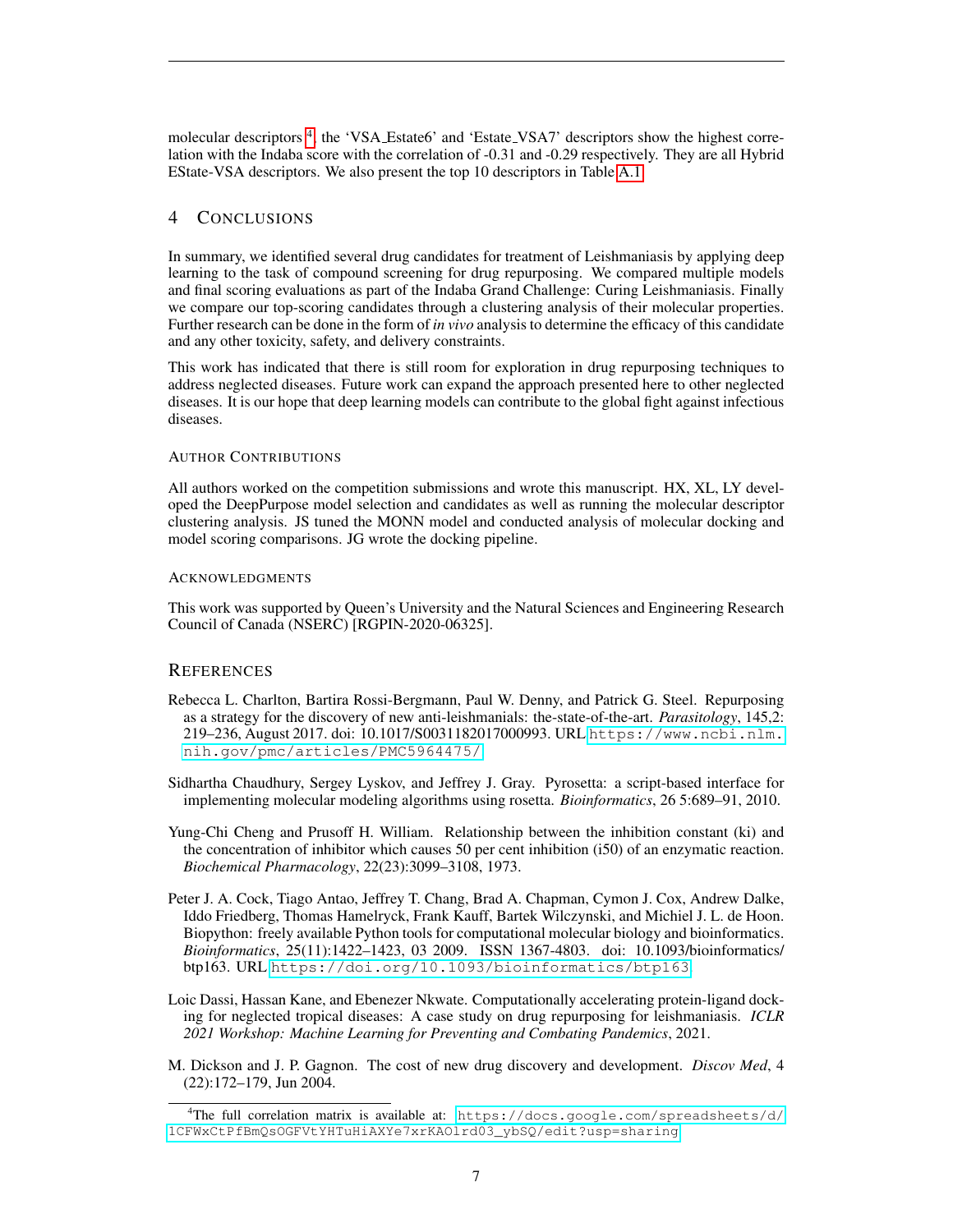- <span id="page-7-11"></span>Justin Gilmer, Samuel S Schoenholz, Patrick F Riley, Oriol Vinyals, and George E Dahl. Neural message passing for quantum chemistry. In *International conference on machine learning*, pp. 1263–1272. PMLR, 2017.
- <span id="page-7-7"></span>Michael K Gilson, Tiqing Liu, Michael Baitaluk, George Nicola, Linda Hwang, and Jenny Chong. Bindingdb in 2015: a public database for medicinal chemistry, computational chemistry and systems pharmacology. *Nucleic acids research*, 44(D1):D1045–D1053, 2016.
- <span id="page-7-12"></span>M. Michael Gromiha. Chapter 2 - protein sequence analysis. In M. Michael Gromiha (ed.), *Protein Bioinformatics*, pp. 29–62. Academic Press, 2010. ISBN 978-81-312-2297-3. doi: 10.1016/ B978-8-1312-2297-3.50002-3. URL [https://www.sciencedirect.com/science/](https://www.sciencedirect.com/science/article/pii/B9788131222973500023) [article/pii/B9788131222973500023](https://www.sciencedirect.com/science/article/pii/B9788131222973500023).
- <span id="page-7-0"></span>Michael G Head, Rebecca J Brown, Marie-Louise Newell, J Anthony G Scott, James Batchelor, and Rifat Atun. The allocation of us 105 billion in global funding for infectious disease research between 2000 and 2017: An analysis of investments from funders in the g20 countries. *Available at SSRN 3552831*, 2020.
- <span id="page-7-5"></span>Kexin Huang, Tianfan Fu, Lucas M Glass, Marinka Zitnik, Cao Xiao, and Jimeng Sun. Deeppurpose: a deep learning library for drug–target interaction prediction. *Bioinformatics*, 36(22-23): 5545–5547, 2020.
- <span id="page-7-3"></span>J. P. Hughes, S. Rees, S. B. Kalindjian, and K. L. Philpott. Principles of early drug discovery. *British Journal of Pharmacology*, 162(6):1239–1249, 03 2011. doi: 10.1111/j.1476-5381.2010.01127.x. URL <https://www.ncbi.nlm.nih.gov/pmc/articles/PMC3058157/>.
- <span id="page-7-9"></span>Alex Krizhevsky, Ilya Sutskever, and Geoffrey E Hinton. ImageNet classification with deep convolutional neural networks. In *Advances in Neural Information Processing Systems*, volume 25. Curran Associates, Inc., 2012. URL [https://proceedings.neurips.cc/paper/2012/](https://proceedings.neurips.cc/paper/2012/hash/c399862d3b9d6b76c8436e924a68c45b-Abstract.html) [hash/c399862d3b9d6b76c8436e924a68c45b-Abstract.html](https://proceedings.neurips.cc/paper/2012/hash/c399862d3b9d6b76c8436e924a68c45b-Abstract.html).
- <span id="page-7-14"></span>G Landrum. Rdkit: Open-source cheminformatics. https. *rdkit. org/. Accessed*, 10, 2019.
- <span id="page-7-1"></span>Jiao Li, Si Zheng, Bin Chen, Atul J. Butte, S. Joshua Swamidass, and Zhiyong Lu. A survey of current trends in computational drug repositioning. *Briefings in bioinformatics*, 17(1):2–12, 2016. doi: 10.1093/bib/bbv020. URL [https://www.ncbi.nlm.nih.gov/pmc/articles/](https://www.ncbi.nlm.nih.gov/pmc/articles/PMC4719067/) [PMC4719067/](https://www.ncbi.nlm.nih.gov/pmc/articles/PMC4719067/).
- <span id="page-7-4"></span>Shuya Li, Fangping Wan, Hantao Shu, Tao Jiang, Dan Zhao, and Jianyang Zeng. Monn: a multiobjective neural network for predicting compound-protein interactions and affinities. *Cell Systems*, 10(4):308–322, 2020.
- <span id="page-7-13"></span>Hirotomo Moriwaki, Yu-Shi Tian, Norihito Kawashita, and Tatsuya Takagi. Mordred: a molecular descriptor calculator. *Journal of cheminformatics*, 10(1):1–14, 2018.
- <span id="page-7-15"></span>Ralph P Robinson, Jeremy A Bartlett, Peter Bertinato, Andrew J Bessire, Judith Cosgrove, Patrick M Foley, Tara B Manion, Martha L Minich, Brenda Ramos, Matthew R Reese, et al. Discovery of microsomal triglyceride transfer protein (mtp) inhibitors with potential for decreased active metabolite load compared to dirlotapide. *Bioorganic & medicinal chemistry letters*, 21(14):4150– 4154, 2011.
- <span id="page-7-10"></span>David Rogers and Mathew Hahn. Extended-connectivity fingerprints. 50(5):742–754, 2010. ISSN 1549-9596, 1549-960X. doi: 10.1021/ci100050t. URL [https://pubs.acs.org/doi/10.](https://pubs.acs.org/doi/10.1021/ci100050t) [1021/ci100050t](https://pubs.acs.org/doi/10.1021/ci100050t).
- <span id="page-7-2"></span>Temmy Sunyoto, Julien Potet, and Marleen Boelaert. Why miltefosine—a life-saving drug for leishmaniasis—is unavailable to people who need it the most. *BMJ Global Health*, 3(3), 2018. doi: 10.1136/bmjgh-2018-000709. URL <https://gh.bmj.com/content/3/3/e000709>.
- <span id="page-7-8"></span>Oleg Trott and Arthur J. Olson. Trott o, olson aj. autodock vina: improving the speed and accuracy of docking with a new scoring function, efficient optimization, and multithreading. *J Comput Chem.*, 31(2):455–461, 2010. doi: 10.1002/jcc.21334. URL [https://www.ncbi.nlm.nih.gov/](https://www.ncbi.nlm.nih.gov/pmc/articles/PMC4719067/) [pmc/articles/PMC4719067/](https://www.ncbi.nlm.nih.gov/pmc/articles/PMC4719067/).
- <span id="page-7-6"></span>Renxiao Wang, Xueliang Fang, Yipin Lu, Chao-Yie Yang, and Shaomeng Wang. The pdbbind database: methodologies and updates. *Journal of medicinal chemistry*, 48(12):4111–4119, 2005.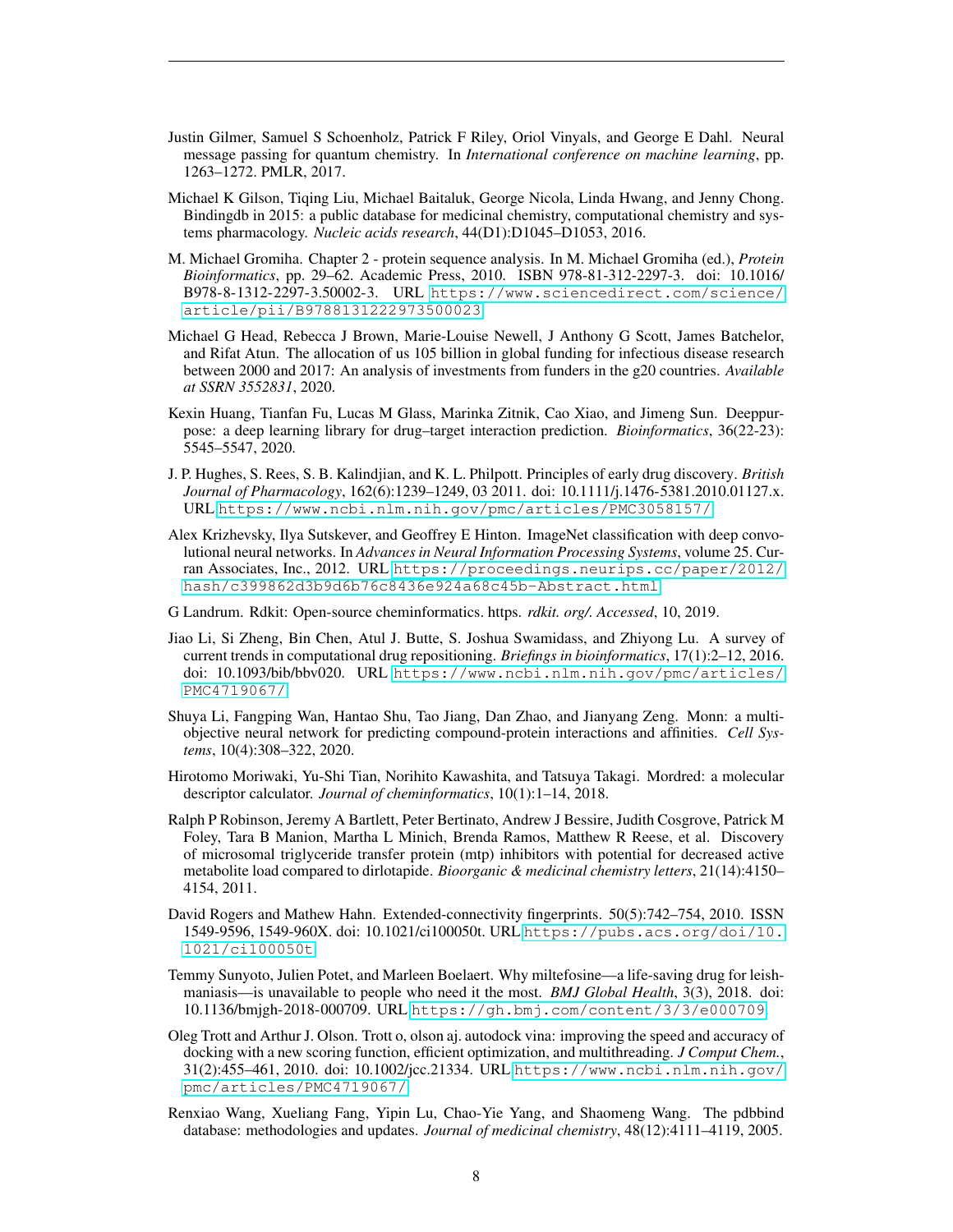## A APPENDIX A: CLUSTERING ANALYSIS OF TOP DRUG-PROTEIN PAIRS



with random-seed: 20

Figure A.1: Clusters of top drugs for protein 6RXC by Indaba score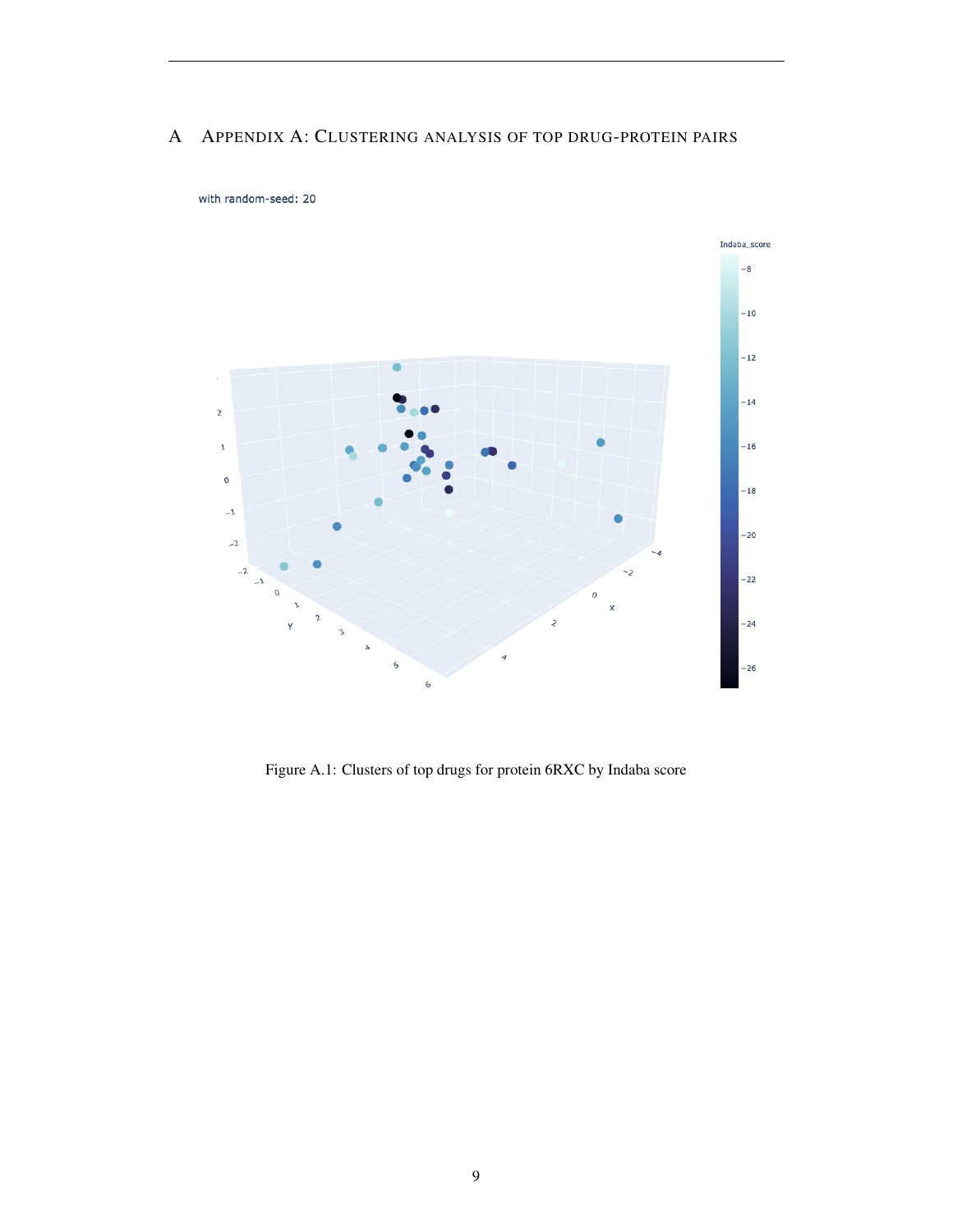

 $in-trial + drug central$ top drug  $\bullet$ 

<span id="page-9-0"></span>Figure A.2: Clusters of top drugs from the in-trial and drug central databases